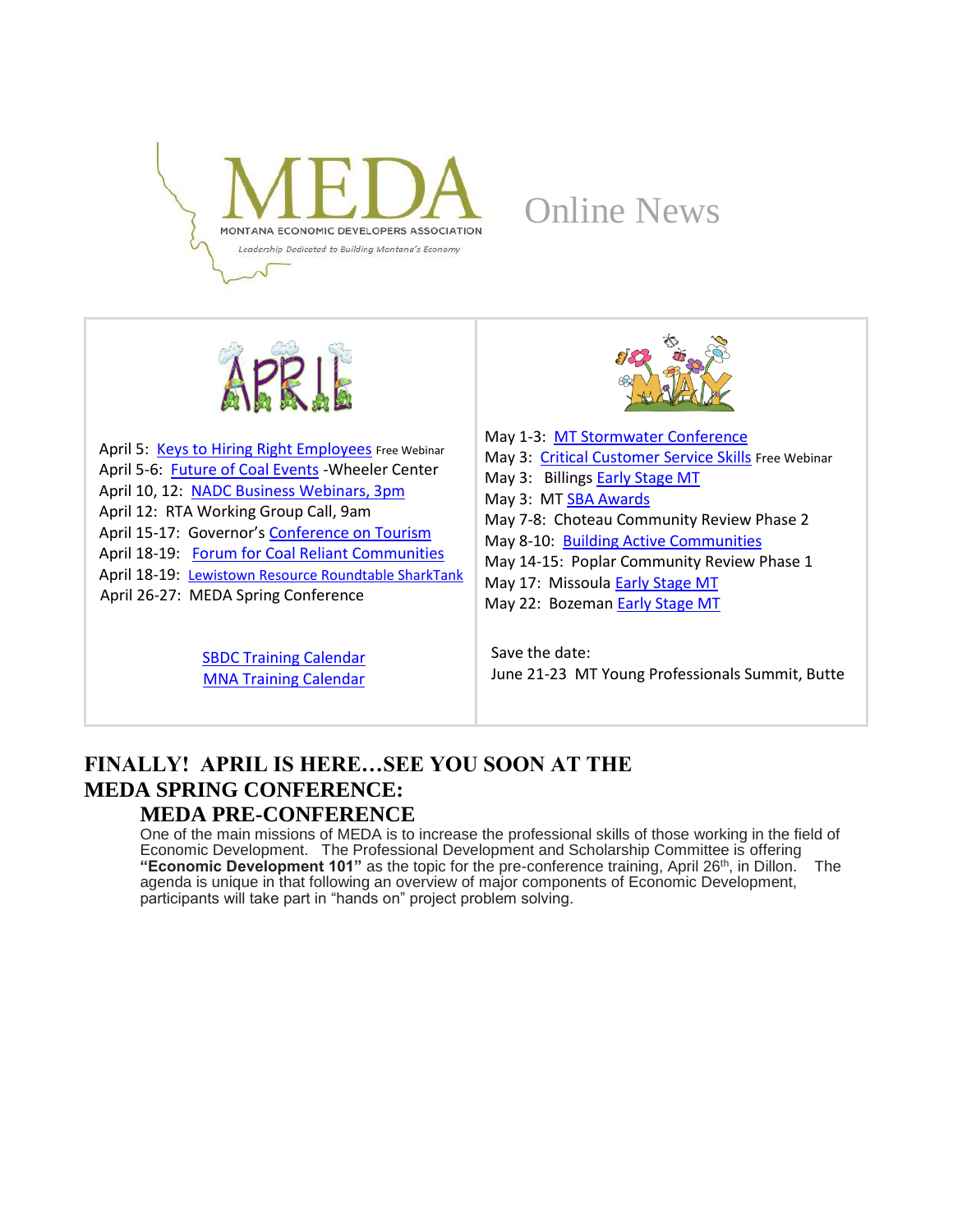#### I hursday, April 26th

| Pre-Conference      | Professional Development Training                                         |
|---------------------|---------------------------------------------------------------------------|
| $8:30$ am - 11:45am | <b>MEDA Intro to Economic Development</b>                                 |
|                     | 8:30am - 8:45am Introductions; What is MEDA?                              |
|                     | 8:45am - 10:00am Intro to Economic Development Overview and Major         |
|                     | Components. Brett Doney, Great Falls Development                          |
|                     | and Sue Taylor, Beartooth RC&D                                            |
|                     | 10:00am - 10:15am Break                                                   |
|                     | 10:15am - 11:45am Case Studies showcasing Montana Programs, Partners, and |
|                     | Resources at work. Revitalization - Jim Davison, ALDC                     |
|                     | Business Retention and Expansion - Kim Morisaki, MT West                  |
|                     | Entrepreneurial/Start-Up - Julie Jaksha, Headwaters RC&D                  |

[Sponsor](http://www.medamembers.org/media/userfiles/subsite_107/files/MEDA%20sponsorship%20Letter%20Final.pdf) [Agenda](http://www.medamembers.org/media/userfiles/subsite_107/files/MEDASpring2018.pdf) [Registration](https://app.mt.gov/cgi-bin/confreg2/index.cgi?CONFERENCE_ID=6883&ACTION=INTRO)

### **ROCKIN' IT RURAL UPDATE**

The agenda is rolling and we are set to start **Rockin' it Rural: Thriving in Small Town Montana!** Check out the updates to the agenda, get your lodging in place, and register today!



### **2 nd QUARTER ROUND OPENS: MEDA SCHOLARSHIP**

Get your 2nd Quarter Rick Jones Memorial MEDA Scholarship Ap in before June 15<sup>th</sup>! The Scholarship Committee received two applications during the 1st Quarter. An announcement will be made soon. [http://www.medamembers.org/meda/membership/scholarships.](http://www.medamembers.org/meda/membership/scholarships)

## **FEATURING W2ASACT**

### Water, Wastewater and Solid Waste Action Coordinating Team (W2ASACT)



[W2ASACT](http://dnrc.mt.gov/divisions/cardd/wasact) is an incredible organization that has done much over the years to make water infrastructure projects a little more bearable. If you are not familiar with the work of W2ASACT here is info to get you started:

 $\Rightarrow$  Watch this entertaining yet professional video on working through a water project for your community.

 $\Rightarrow$  Don't miss the ["Coal in Montana" presentation](http://dnrc.mt.gov/divisions/cardd/docs/resource-development/w2asact-docs/DNRCCoalOverview002.pdf) by Sonja Nowakowski of the State's Legislative Fiscal Division, on the WASACT website. Very interesting presentation.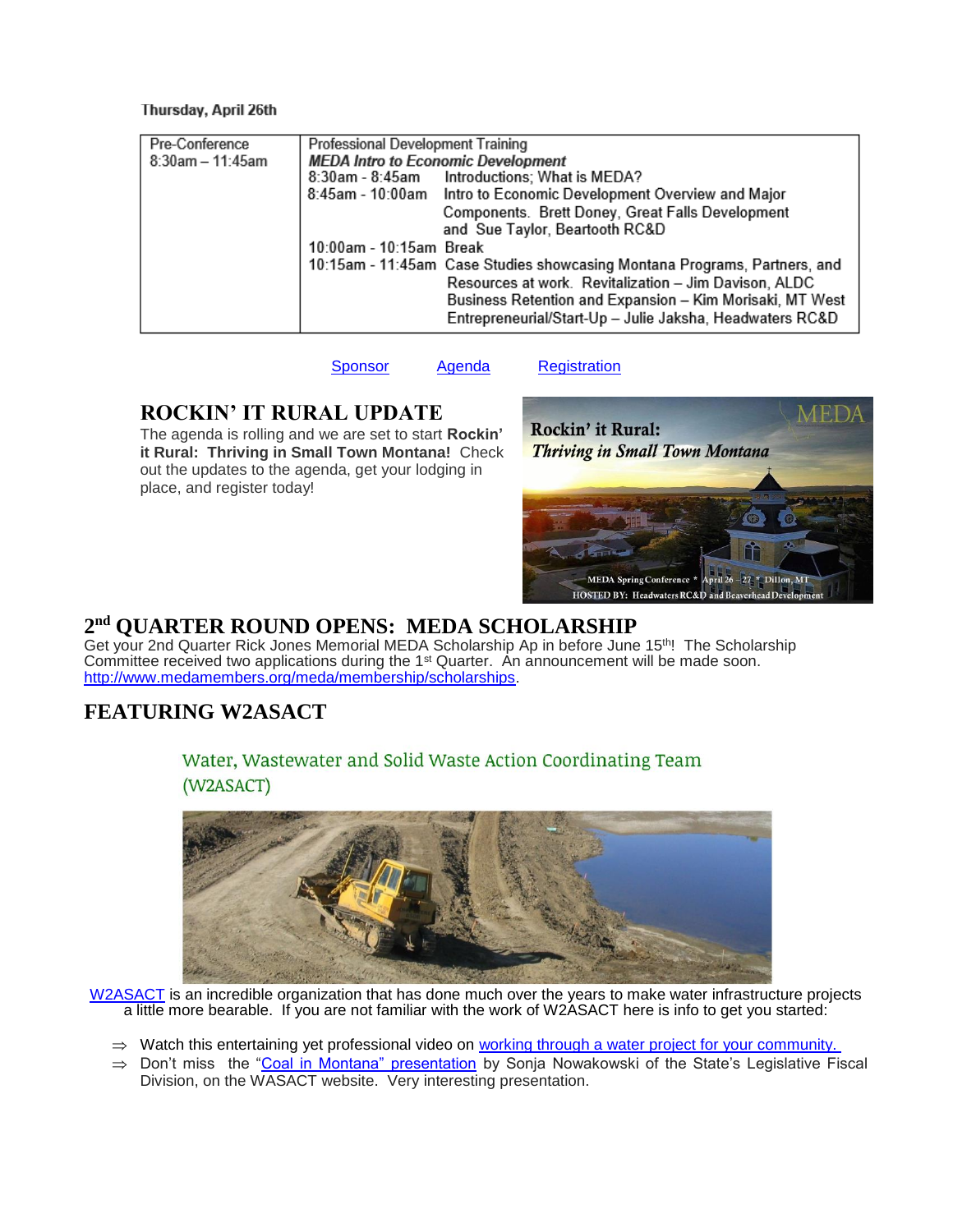#### **MONTANA'S FIRST EVER COMMUNITY REVIEW**



MONTANA

A service of the Montana Economic Developers Association in partnership with Montana Department of Commerce, Montana State University Extension, the University of Idaho and the University of Wyoming.

This project is supported by USDA's Agriculture and Food Research Initiative (AFRI) of the National Institute of Food and Agriculture, Grant #2016-10945. It is part of the AFRI Foundational program.

Montana's first Community Review took place in Choteau, March 19 – 20. The Home Team was organized by the Choteau Area Port Authority which is in the region of Sweetgrass Development. The Advance Visiting Team for Phase 1 included Dr. Lorie Higgins, University of Idaho, Dr. Paul Lachapelle, Montana State University and Gloria O'Rourke, MEDA. Gus Byrom, MDOC/CDBG and Sue Taylor, Beartooth RC&D are a part of the MT Design Team but were not able to be on-the-ground in Choteau.

The Advance Visiting Team toured the area and enjoyed meeting/hearing from over 150 people in the Choteau area. The turnout and community participation were excellent. A town meeting was held to review the process and summarize all that the team heard. The next steps include a preliminary report from Phase 1 activities and to form a Visiting Team of experts to return to Choteau and dig deep into issues. The return visit will take place May 7<sup>th</sup> and 8<sup>th</sup>.



Scribe



L to R: Gloria O'Rourke, Lorie Higgins, and Paul Lachapelle; Phase 1 Advance Team for Choteau



Meeting of Choteau's finest…do not reverse over a double yellow line on Main Street. Thankfully, this smiling officer issued only a warning.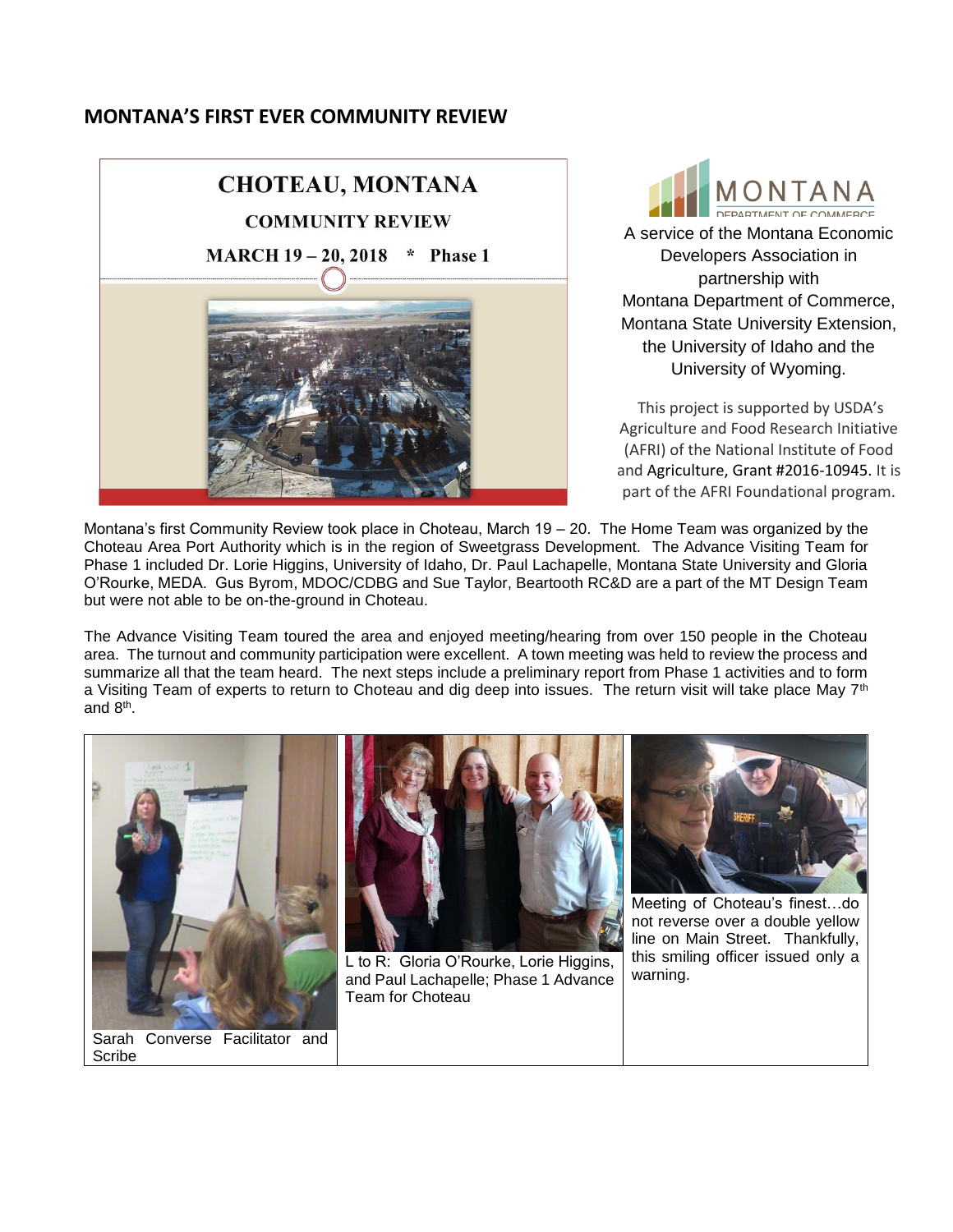### **MEDA JOINS BIG TIMBER ECONOMIC SUMMIT – RIPPLE EFFECTS MAPPING**



Back in 2014, a MEDA Resource Team Assessment was held in Big Timber. Sue Taylor, Beartooth RC&D, and Anne Boothe, Triangle Communications, worked into the Big Timber Economic Summit an opportunity for Ripple Effects Mapping so the community could see the outcomes they achieved since the Resource Team visit. Left: Anne Boothe and Sue Taylor, Organizers of the Summit Below Left: Lorie Higgins facilitating Ripple Effects Mapping Below Right: The Ripple Effects Map from the Big Timber Assessment



#### **MEDA MEMBERSHIP UPDATE**

We have three new members: Charlene Johnson, Plenty Doors Community Development, Hardin; Melissa Meier, Union Pacific Railroad, Salt Lake City; and Shanning Spang Gion, with SMART, Baker, MT. A great benefit to being a MEDA member is keeping track of who is where, doing what. Roger Hopkins, SBA State Deputy Director, has retired. The MEDA Board appreciated Roger's service as an Ex Officio Board Member and his dedication to MEDA.

### **MEDA WORKING GROUPS UPDATE**

- **MEDA RLF Working Group–** This group is all about working with Revolving Loan Funds and learning from each other how to improve day-to-day tasks with RLFs. The next quarterly RLF meeting is set for June 19th, 10am. Tiffany Melby, Bear Paw Development, coordinates the working group.
- **MEDA Resource Team Assessment Working Group –** This group met on March 8<sup>th</sup> and was caught up on all of the Montana Community Review progress. The next call is tentatively set for Thursday, April 12th, at 9am.

### **MEDA BOARD TO MEET**

The MEDA Board will meet twice on April 26th; once for a working Breakfast at 7:45am, and again at 6:30pm. The meetings will take place during the MEDA Conference; locations to be determined.

### **TOOLS AND OPPORTUNITIES FOR YOU**

Check out the information below to learn of new tools and opportunities for you as you work in the field of Economic Development.

 **Upcoming Webinars on Improving Pedestrian Safety** The [Federal Highway Administration](https://www.fhwa.dot.gov/) (FHWA) will be hosting two webinars on pedestrian safety at uncontrolled crossings and non-signalized intersections. "Tools for Inventorying Pedestrian Crossing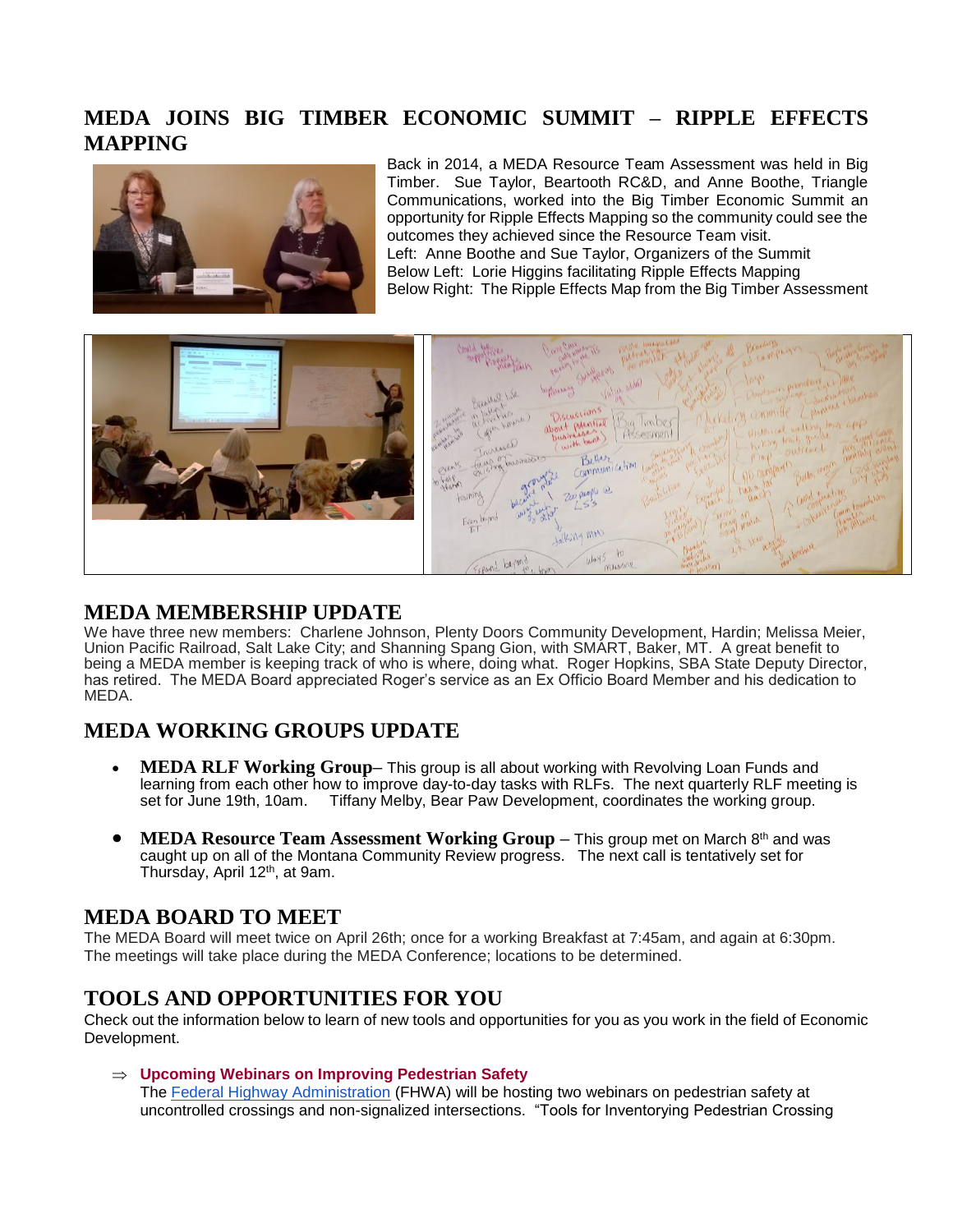Infrastructure" will be held on **April 10 from 1:00 to 2:30 p.m. ET**. Registration is available [here.](https://register.gotowebinar.com/register/3828334946263878147) "Safe Pedestrian Crossings at Transit" is scheduled for **April 19 from 2:00 to 3:30 p.m. ET**. Click [here](https://www.surveymonkey.com/r/nadtcfhwawebinar) to register. Both webinars are hosted by the Safe Transportation for Every Pedestrian (STEP) program. Details on the program are available [here.](https://www.fhwa.dot.gov/innovation/everydaycounts/edc_4/step.cfm)

#### **Senate CDBG Dear Colleague Letter Supports \$3.5B in FY2019**

A Dear Colleague letter is circulating in the Senate supporting \$3.5 billion for the Community Development Block Grant (CDBG) program in fiscal year (FY) 2019. A similar House letter led by Rep. Jim McGovern (D-MA) closed on March 13, receiving 181 signatures. The Senate letter is led by Senators Dianne Feinstein (D-CA), Chris Coons (D-DE), and Tammy Baldwin (D-WI) and will soon be circulating; deadline for signatures is **April 13**. Click [here](https://www.nado.org/wp-content/uploads/2018/03/FY19-CDBG-Senate-Dear-Colleague-Letter.pdf) for the letter. Senate contact information is available [here](https://www.senate.gov/general/contact_information/senators_cfm.cfm) – reach out to your senators and encourage them to add their names!

#### **Materials Available from NADO Research Foundation's "An Afternoon with the CEDS" Workshop**

Staff from over 25 Economic Development Districts from across the country came together in Arlington, Virginia for "An Afternoon with the CEDS" on March 21. Topics covered included stakeholder outreach, engaging with your CEDS committee, new platforms for disseminating the CEDS, plan alignment, and more. Click [here](https://www.nado.org/an-afternoon-with-the-ceds-workshop-materials/) to access the workshop materials. Additional CEDS training and resource materials are available at [www.CEDSCentral.com.](http://www.cedscentral.com/) For more information, contact NADO Associate Director Brett Schwartz a[tbschwartz@nado.org.](mailto:bschwartz@nado.org)

#### **Forum for Coal-Reliant Communities in Montana Scheduled for April 18 – 19 in Billings**

Registration is open for ["Strengthening Economies in Montana:](http://www.naco.org/events/strengthening-economies-montana-forum-coal-reliant-communities)  [A Forum for Coal Reliant Communities"](http://www.naco.org/events/strengthening-economies-montana-forum-coal-reliant-communities) to be held in Billings, MT on **April 18 and 19** and hosted by the [NADO Research](http://www.nado.org/)  [Foundation](http://www.nado.org/) and the [National Association of Counties](http://www.naco.org/) with support from the U.S. Economic Development Administration [\(Denver Regional Office\).](http://www.eda.gov/) This free convening will bring together stakeholders from the public and private sectors for an educational and interactive gathering to share best practices, lessons learned, and new opportunities to support economic diversification. Click [here](http://www.naco.org/events/strengthening-economies-montana-forum-coal-reliant-communities) to learn more and register. Contact Brett Schwartz at [bschwartz@nado.org](mailto:bschwartz@nado.org) with any questions.



**Native American Development Corporation** presents...

**Monthly Webinar Series The Second Week of Each Month from April to July** 



**Tuesdays and Thursdays** When: April 10th Please join the Native American<br>Development Corporation's

 $\begin{array}{c} \text{3 pm} \text{ MTN} \\ \text{April 12th} \text{3pm} \text{ MTN} \end{array}$ 

https://global.gotomeeting.com/<br>join/693193005 United States: +1 (872) 240-3212 Access Code: 693-193-005

Native American Micro Enterprise<br>Business Center webinar series. April's topics: Tuesday April 10 is an introduction to Busin Thursday April 12 Business Planning: The

Company For More Information call:

Tim Guardipee Project Director NADC, tguardipee@nadc-nabn.org or 406.259.3804

Funded in part through a Cooperative Agreement with the U.S. Small Business Adm

www.nadc-nabn.org

17 N. 26th St Billings, MT 59101 (406) 259-3804 Ledger Art provided by John Pepion www.pepionledgerart.com

#### **Story Map Displays Benefits of CDBG and HOME for Mid-Sized Cities**

The [National League of Cities](http://www.nlc.org/) (NLC) has developed a new interactive tool on impacts of the Community Development Block Grant (CDBG) and HOME Investment Partnerships (HOME) programs for mid-sized cities. The story map, "CDBG and HOME: Essential Grants for Mid-Sized Cities," assesses 41 mid-sized cities across the nation and how effectively each community is using CDBG and HOME. Additionally, a further study of six cities showcases specific ways that the programs are addressing unique community needs. The story map is available [here](http://mapsnlc.maps.arcgis.com/apps/Cascade/index.html?appid=3ec66935345a4672aedc6deb593381b6)

 $\Rightarrow$  ["Working in Indian Country:](https://www.workinginindiancountry.com/registration-and-scheduling/) Building Successful Business Relationships with American Indian Tribes" is a one-of-a-kind workshop that will change your understanding and enhance your experience in working with those in Montana's Indian Country.

### **GRANT OPPORTUNITIES**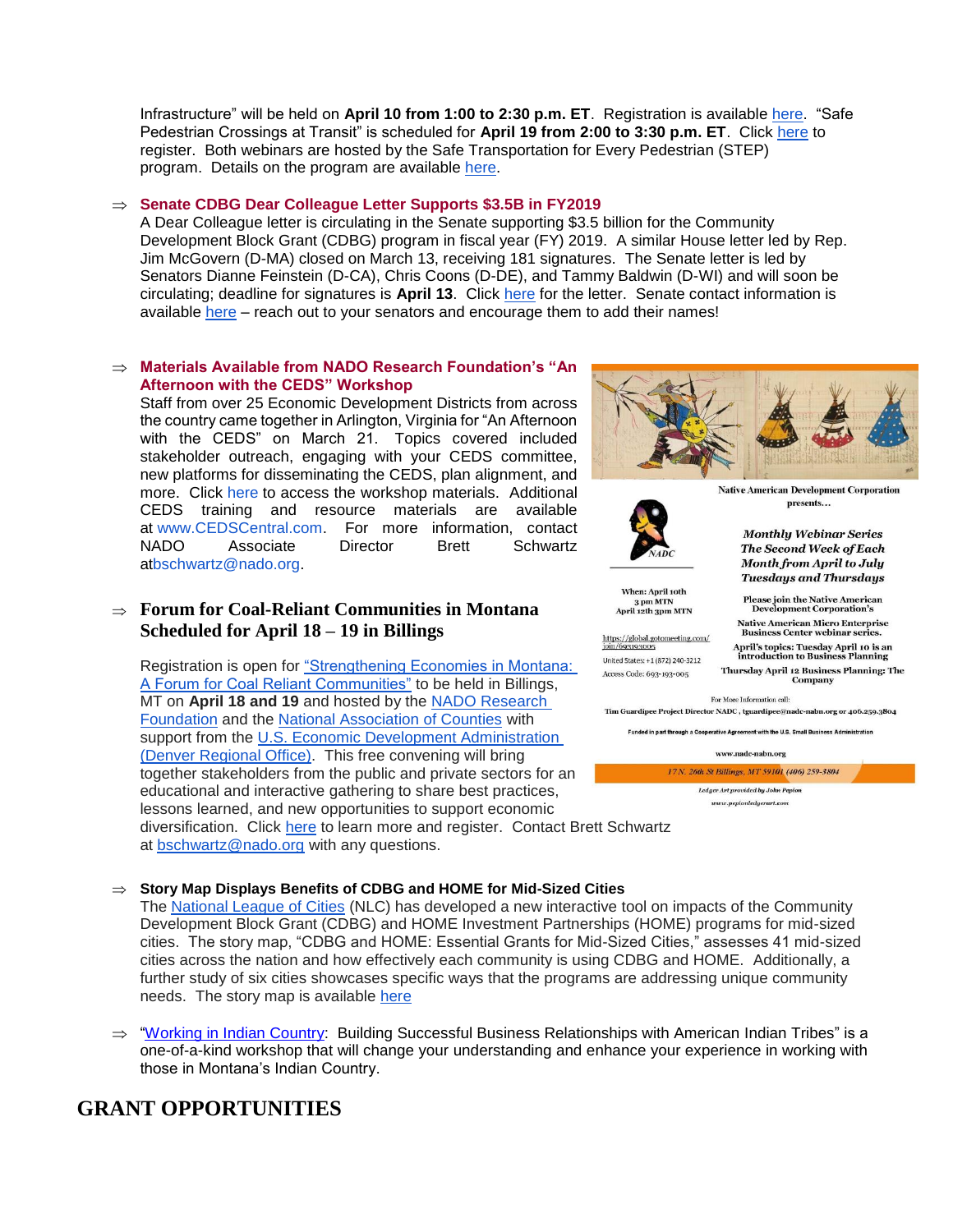$\Rightarrow$  Check out the updated website from MSU Extension and their great list of grants! <http://msucommunityresources.org/GrantOpportunities.html>

#### **Funding Available for Local Fire Response**

The [Federal Emergency Management Agency](https://www.fema.gov/) (FEMA) is accepting applications to the Staffing for Adequate Fire and Emergency Response (SAFER) grant program. Funding is available for recipients to maintain 24-hour fire department staffing and services. Various types of fire departments are eligible to apply. Applications are due **April 27**. Click [here](https://www.fema.gov/staffing-adequate-fire-emergency-response-grants) for more information.

#### **[Women's Foundation of Montana](http://wfmontana.org/grants/grant-opportunities/)**

The Women's Foundation of Montana advances economic independence for Montana women and creates a brighter future for girls. The Foundation supports nonprofit organizations throughout the state that work to directly improve the ability of women and girls to become more economically successful. The Foundation's grantmaking focus areas include the following: Ensure All Women Have the Tools, Skills, and Opportunity to Reach Their Full Economic Potential; Create Systemic Change to Improve the Economic Status of Women; and Advance Women's Leadership and Power. Grants ranging from \$1,000 to \$10,000 are provided for projects that are statewide or regional in nature, with a particular interest in projects taking a two-generation approach. Letters of intent must be submitted by April 30, 2018. Visit the Foundation's website to review the grant guidelines and submit on online letter of intent.

#### **USDA Rural Development Rural Business Development Grant (RBDG) Applications Being Accepted!** [Fact sheet;](https://www.rd.usda.gov/files/fact-sheet/RD-FactSheet-RBS-RBDG.pdf) contact your nearest office for application details.



Local Rural Development Area Office Contacts in Montana

USDA Rural Development-Montana is in the process of identifying Rural Business Development Grant (RBDG) applications for anticipated Fiscal Year 2018 funding. As a reminder for those of you who've been around a while, the referenced RBDG program is the new program which combined the old RBEG and RBOG programs. Applications for any anticipated Fiscal Year 2018 funding may be submitted during the designated application window. This year due to the uncertainty of funding and numerous short Continuing Resolutions

<sup>2229</sup> Boot Hill Court . Bozeman, MT 59715 Voice (406) 585-2540 · Fax (855) 576-2674